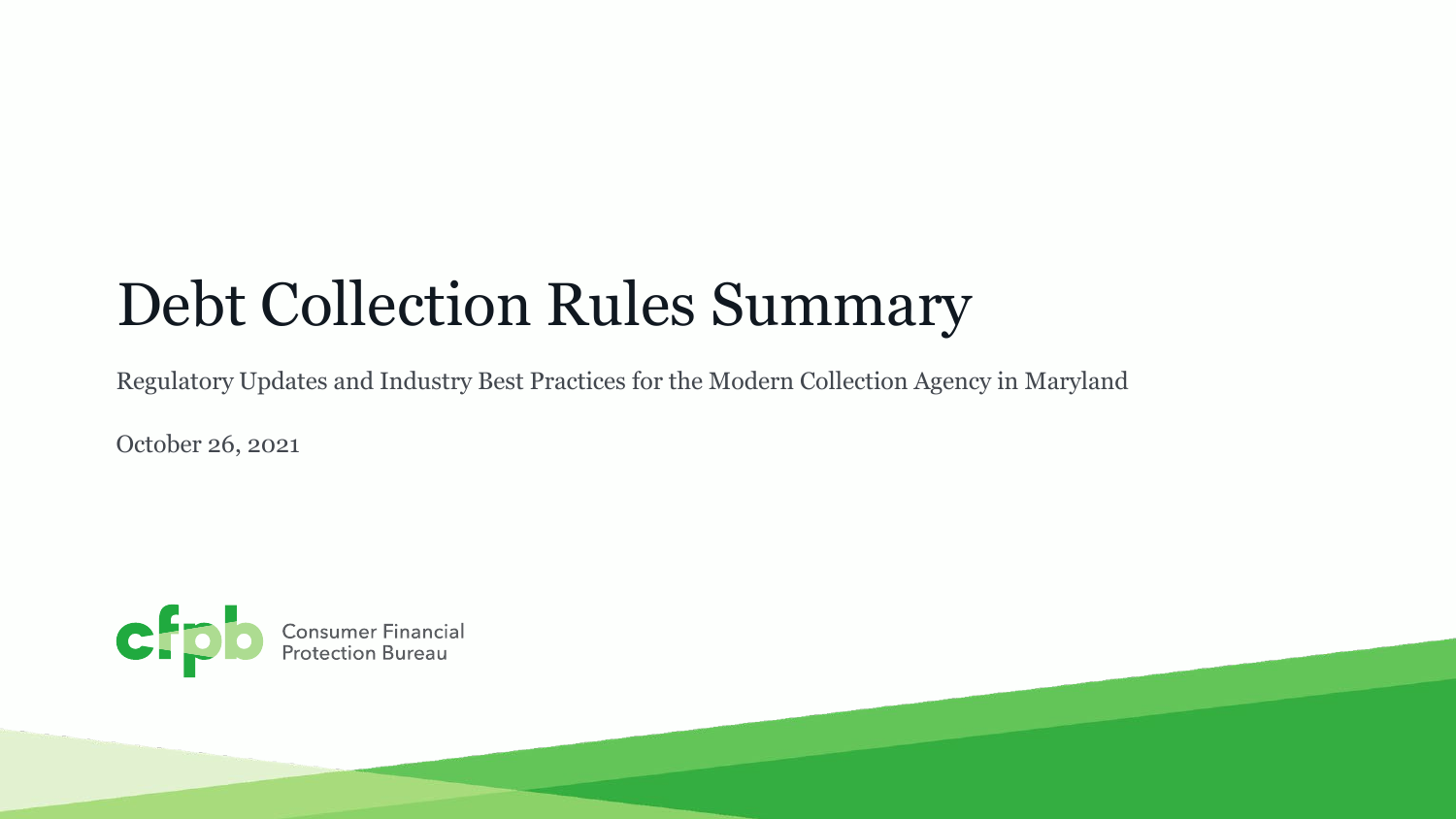*This presentation is being made by a representative of the Bureau of Consumer Financial Protection on behalf of the Bureau. It does not constitute legal interpretation, guidance, or advice of the Bureau of Consumer Financial Protection. Any opinions or views stated by the presenter are the presenter's own and may not represent the Bureau's views.*

*This document was used in support of a live discussion. As such, it does not necessarily express the entirety of that discussion nor the relative emphasis of topics therein.*

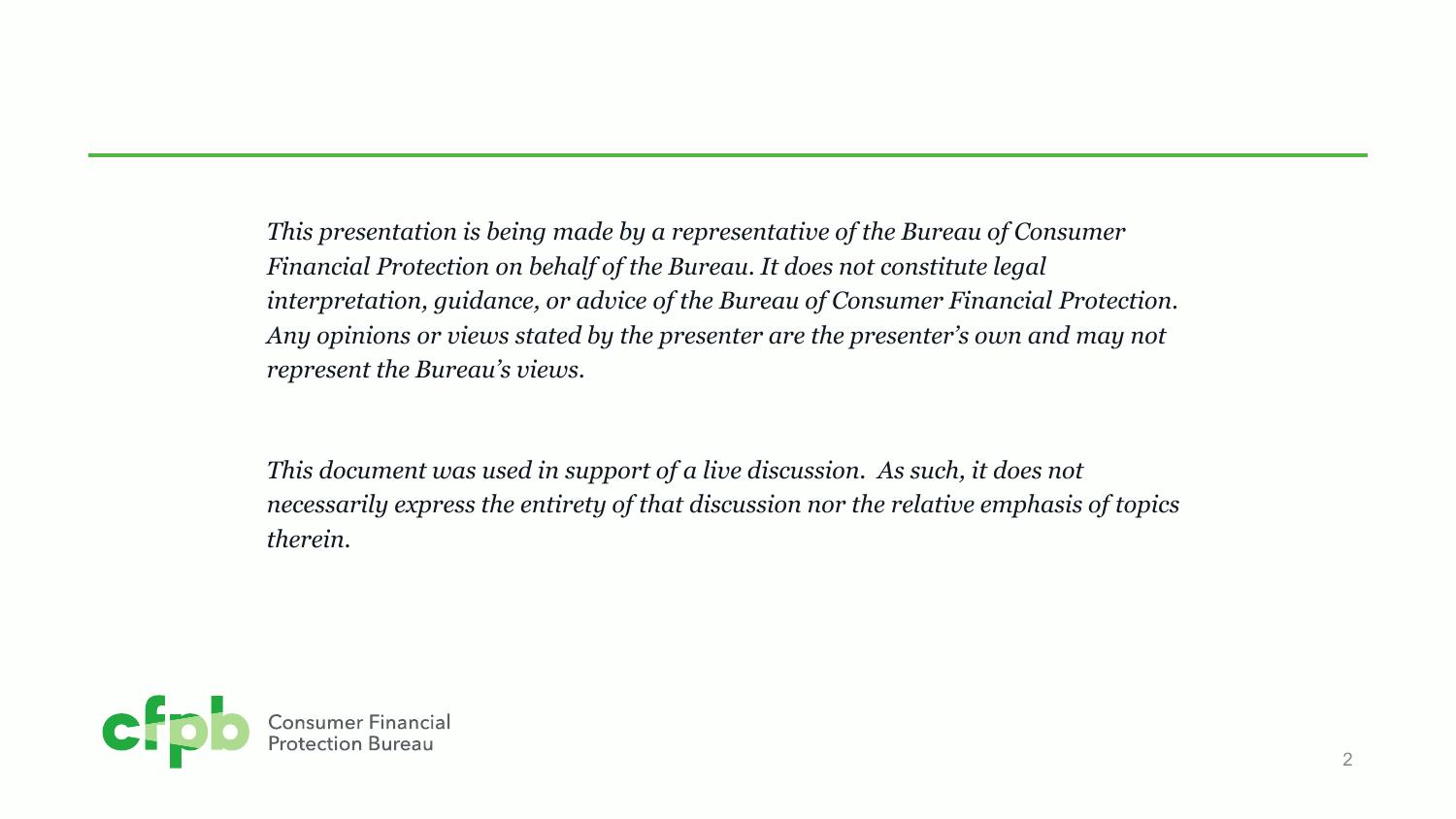### Background & Key Events

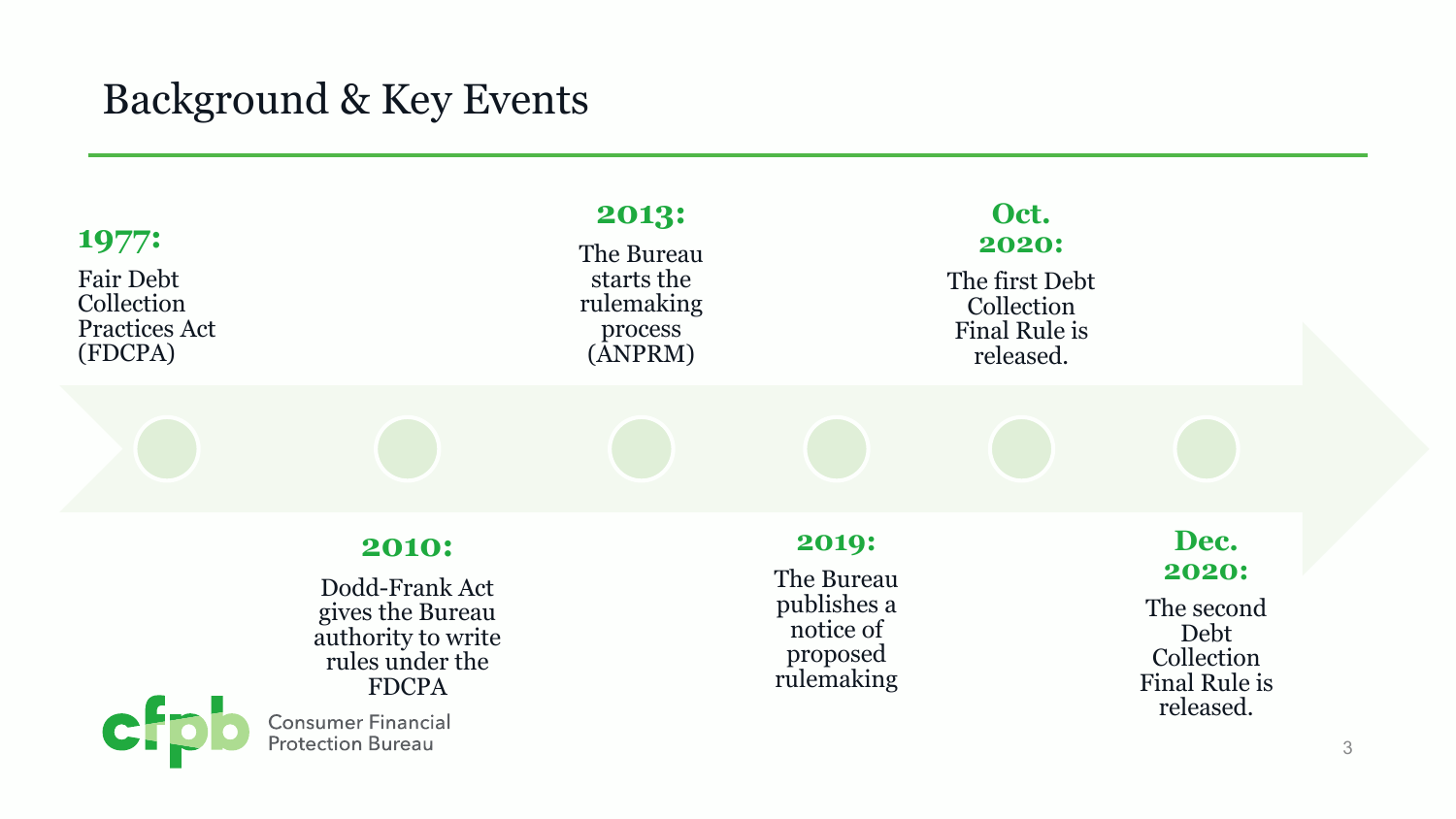## High-level Topics list: October Rule

- 1. Presumption on call frequency
- 2. Limited-content message
- 3. Time, place, and manner of communications
- 4. Electronic communications
- 5. Prohibition on sale, transfer, or placement of certain debts
- 6. Disputes
- 7. Sending required disclosures
- 8. Record retention

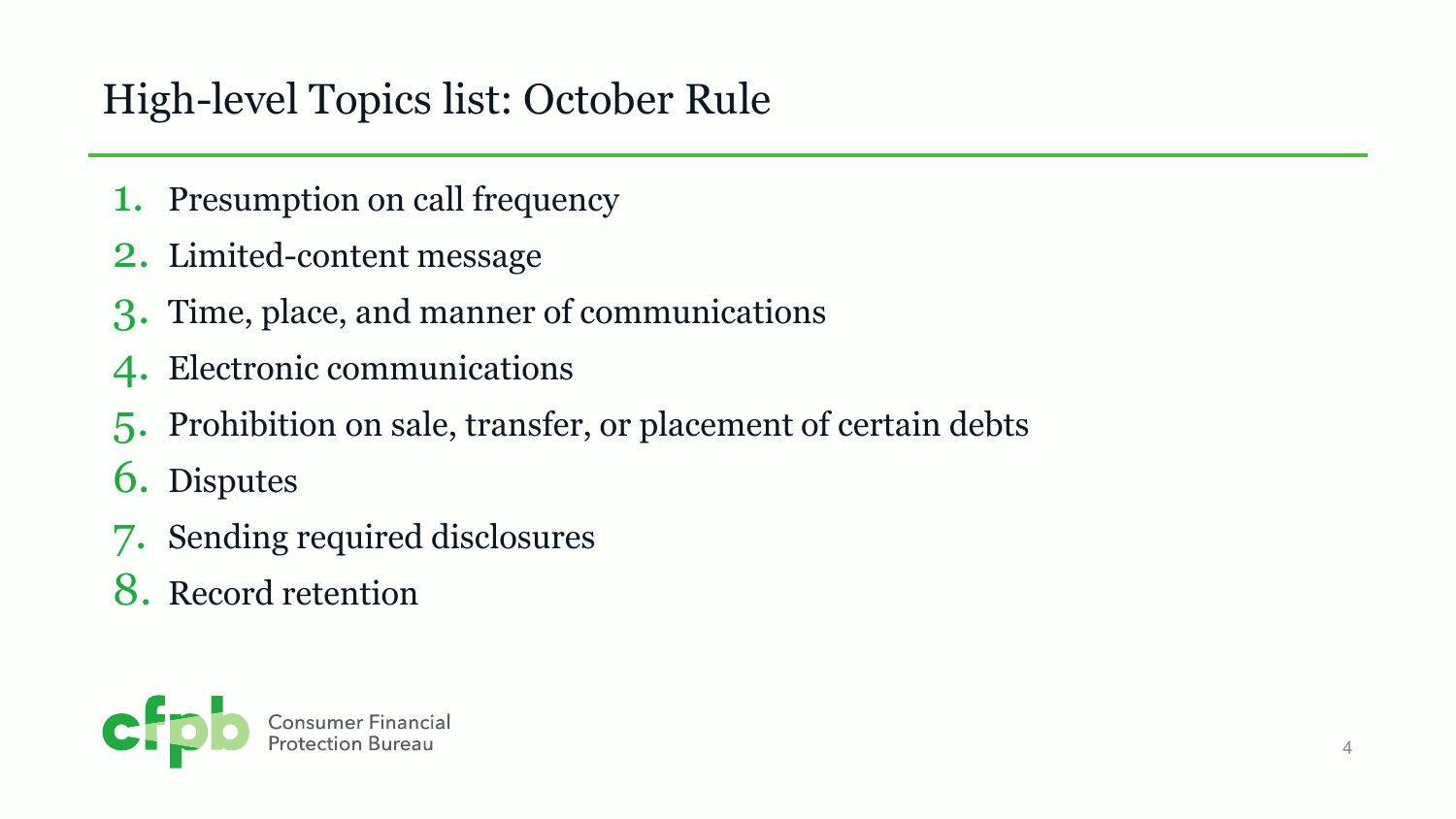## High-Level Topics List: December Rule

- 1. Time-barred debt
- 2. Passive collections
- 3. Validation notice
	- <sup>o</sup> Required validation information
	- <sup>o</sup> Optional disclosures
	- <sup>o</sup> Model form/Safe harbor
- 4. Decedent debt

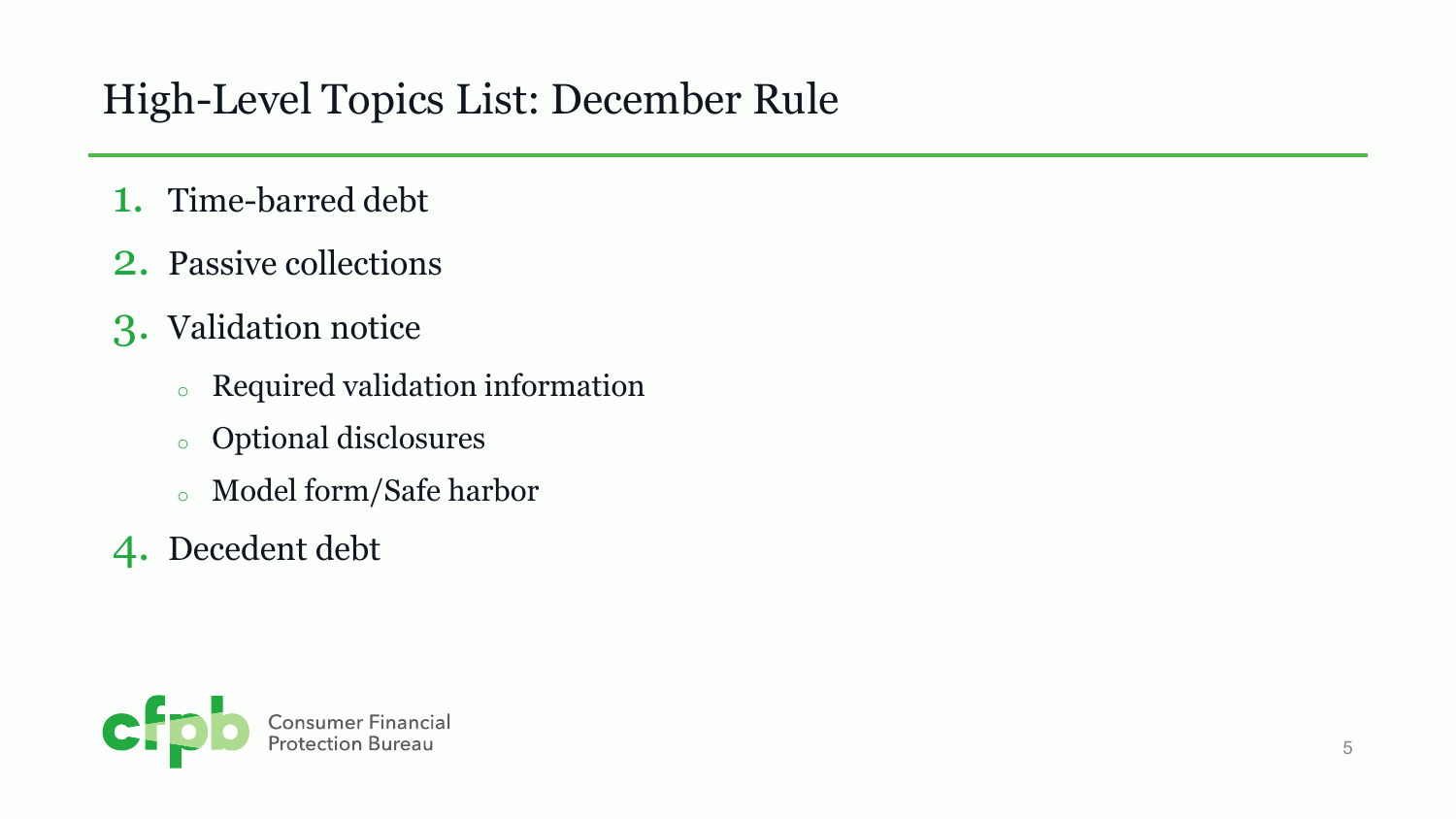- Applies to debt collectors who are covered by the FDCPA
- October rule focuses on debt collection communications and December rule focuses on the validation notice, among other things
- Is primarily an FDCPA-based rule; does not use Dodd-Frank Act UDAAP authority
- Restates the language and interprets certain sections of the FDCPA

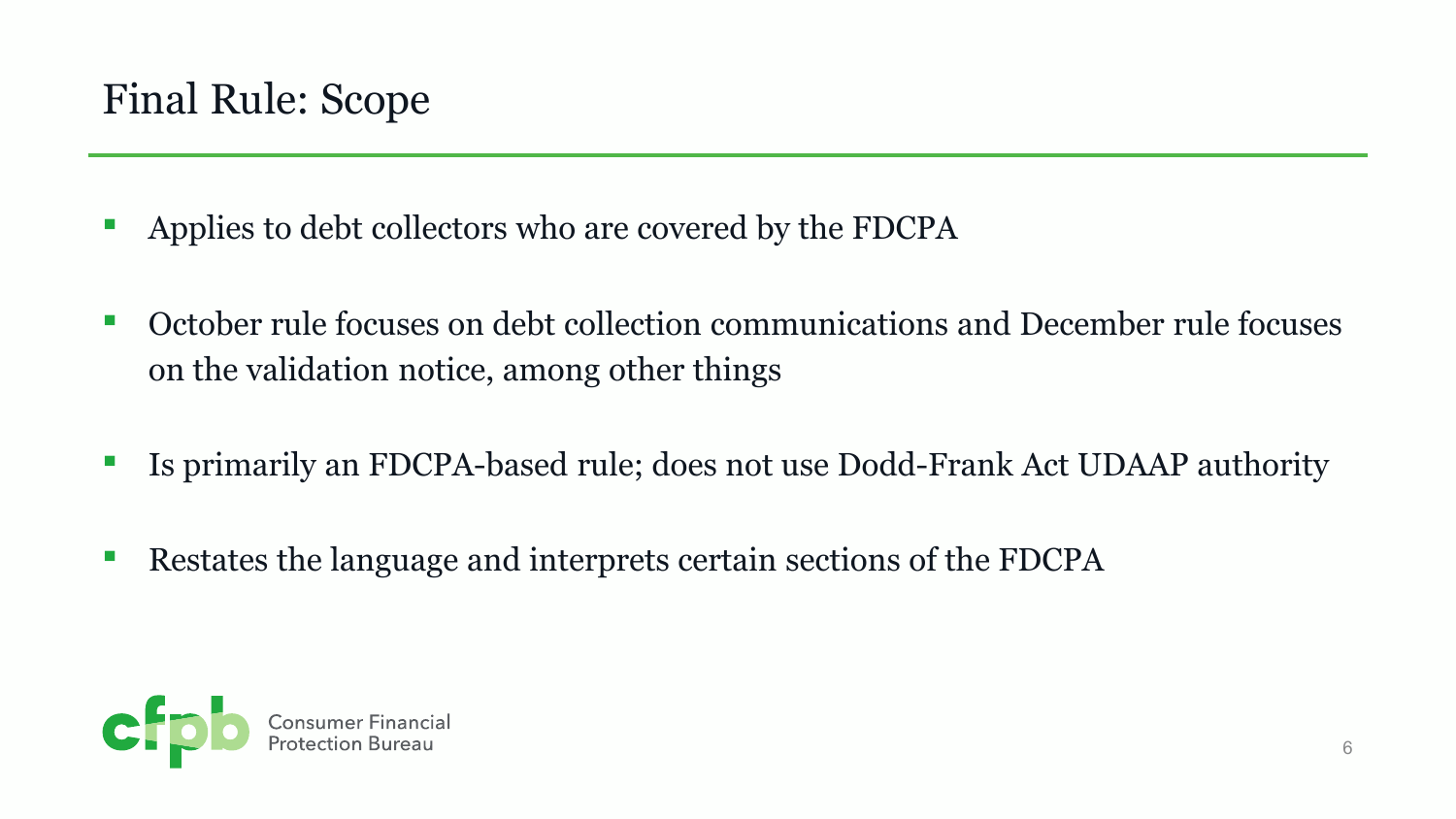## Harassing, Oppressive, or Abusive Conduct & Call Frequency

The Rule restates the FDCPA's prohibition against harassing, oppressive, or abusive conduct, and

- Clarifies that this applies to all communication media (e.g., email, text, phone)
- Clarifies that collector conduct must be evaluated as a whole

### **Telephone Call Frequency Rebuttable Presumption**

| A collector is presumed to <u>violate</u> the FDCPA if:                       | A collector is presumed to comply with the FDCPA if:                             |
|-------------------------------------------------------------------------------|----------------------------------------------------------------------------------|
| • It places $>$ 7 calls about a debt to a person within 7<br>consecutive days | • It places $\leq$ 7 calls about a debt to a person within 7<br>consecutive days |
| • It calls again within 7 days of a phone conversation                        | • It does not call again within 7 days of phone conversation                     |

Several factors may rebut a presumption of compliance or a presumption of violation. Certain calls do not count toward the limit.

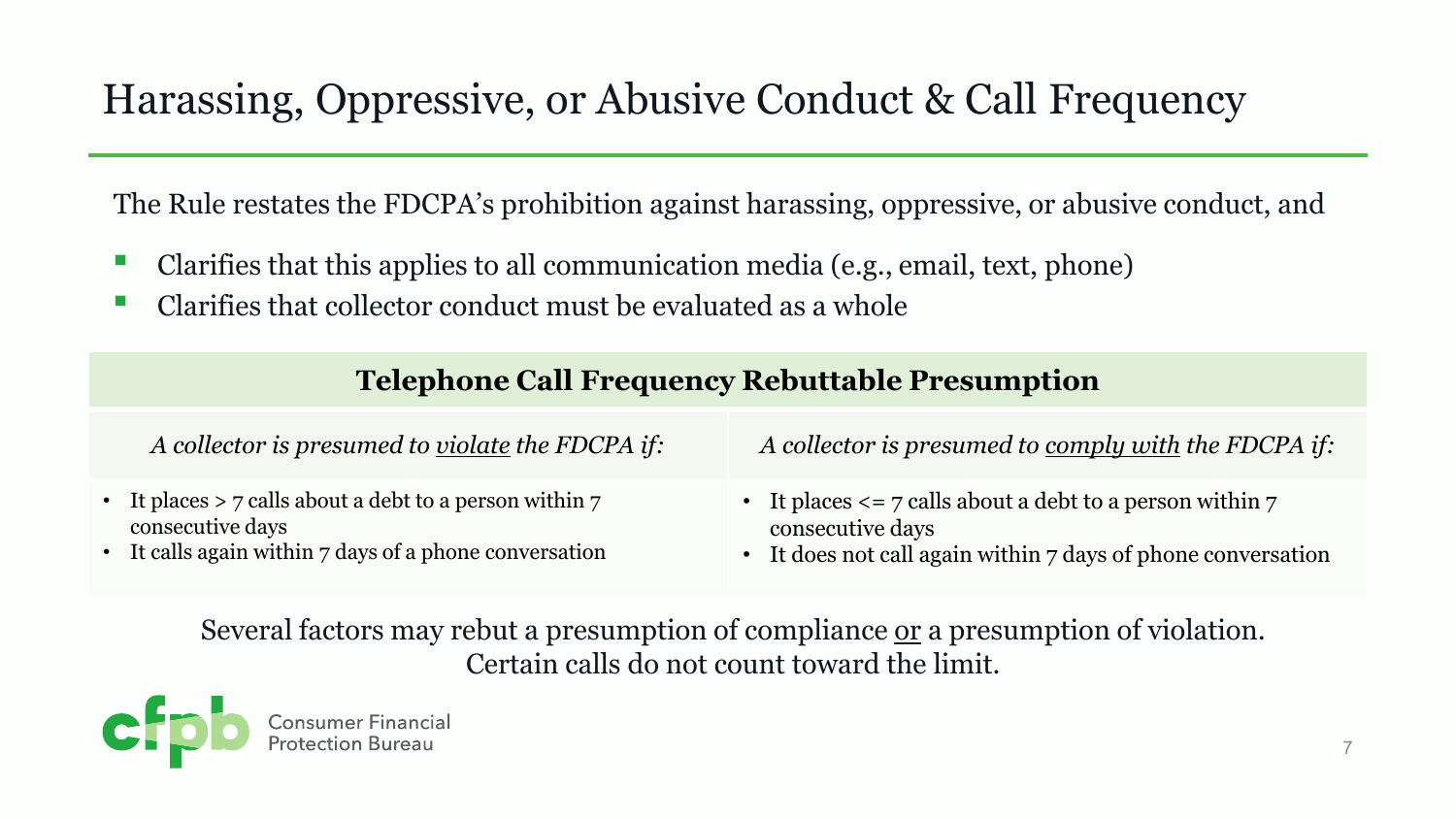### Limited-Content Message

A *voicemail* message for a consumer that may only include the required and some optional information.

| <b>REQUIRED INFORMATION</b> | <b>OPTIONAL INFORMATION</b>                                                                |
|-----------------------------|--------------------------------------------------------------------------------------------|
| Business name;              | Salutation;                                                                                |
| Request to reply;           | Date and time;                                                                             |
| Contact person; and         | Suggested dates and times for reply; and                                                   |
| Phone number                | Statement that consumer may speak to any of<br>the company's representatives or associates |

*EXAMPLE: "This is Robin Smith calling from ABC Inc. Please contact me or Jim Johnson at 1- 800-555-1212."*

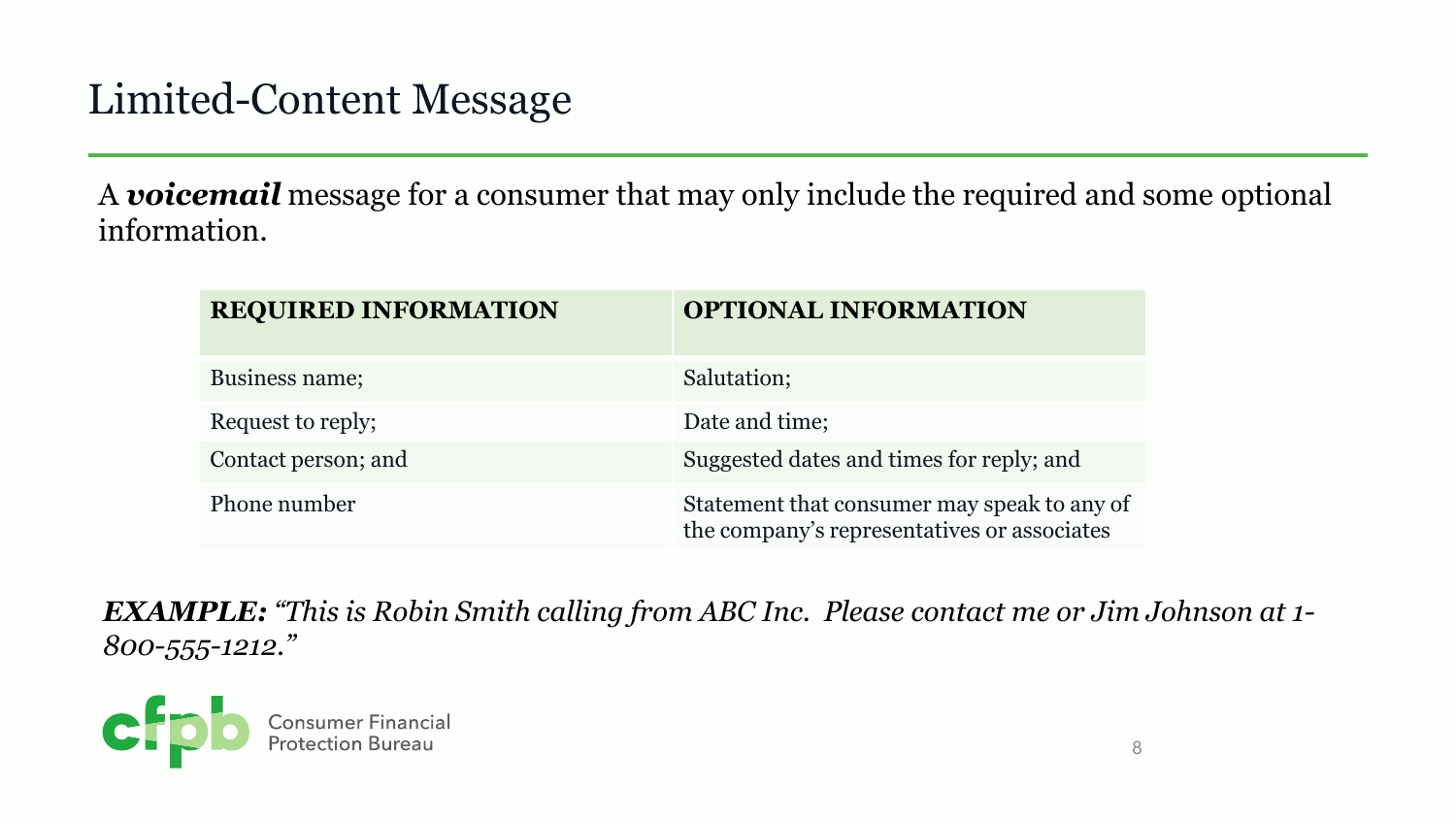## Communication – Prohibitions

- Generally restates FDCPA prohibitions, including prohibition on communications:
	- $\Box$  at unusual times or places
	- $\Box$  at times or places that a debt collector knows or has reason to know are inconvenient
	- $\Box$  at the consumer's place of employment if the collector knows or should know that the employer prohibits such communications
	- $\Box$  if a debt collector knows or should know that the consumer is represented by an attorney
- Clarifies that:
	- ◻ Consumers do not have to use the word "inconvenient"
	- $\Box$  Collectors may ask clarifying questions

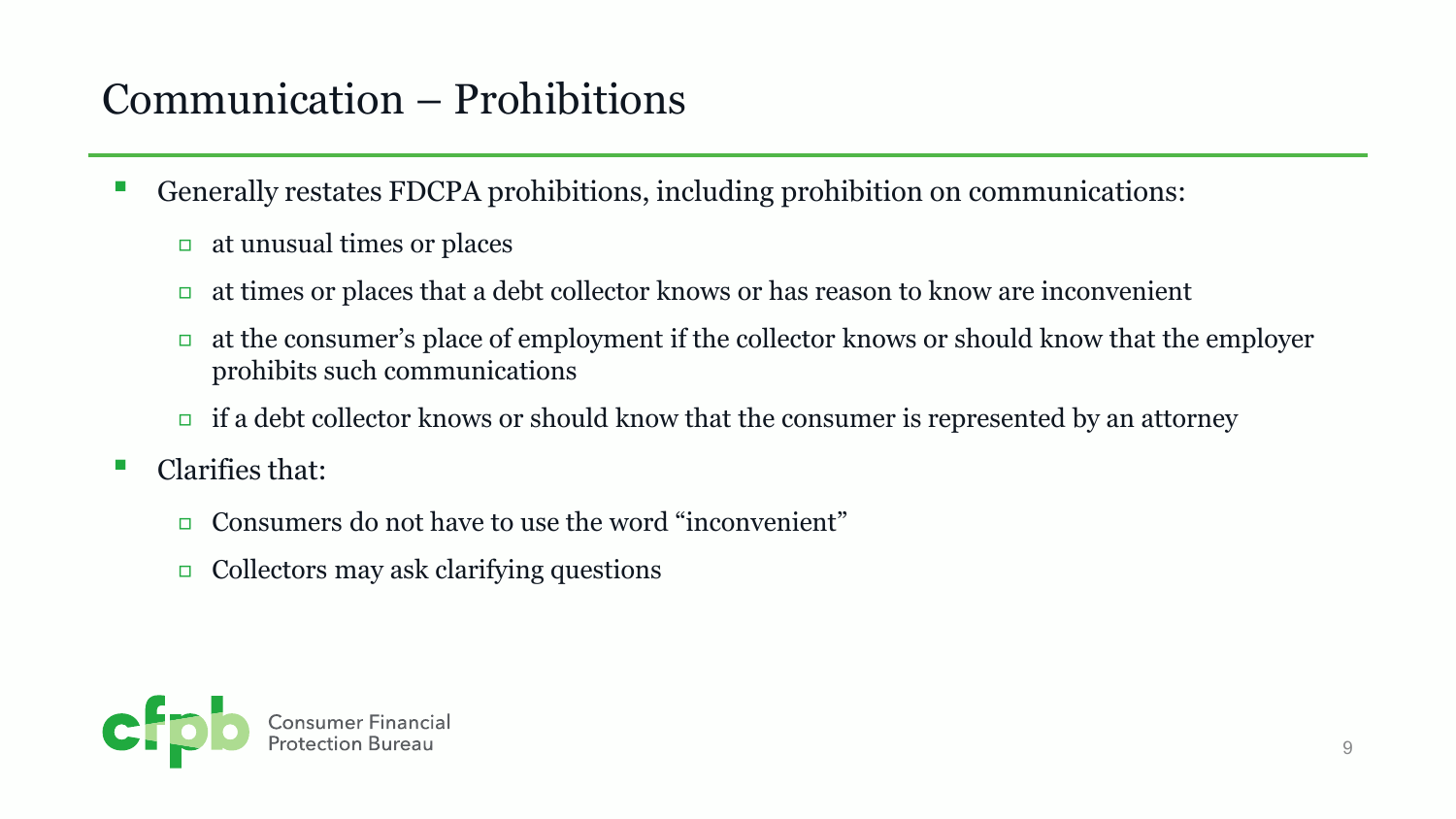## Communication – Prohibitions

The Rule generally:

- $\Box$  Prohibits communication via any medium a consumer has asked the collector not to use
- ◻ Prohibits using an email address known to be employer-provided
- $\Box$  Requires that an opt-out method be included in every electronic communication
- $\Box$  Restates FDCPA requirement that collectors cease communicating with a consumer regarding a debt after the consumer notifies the collector in writing that the consumer refuses to pay that debt or wishes the collector to cease further communication
- **Example 3** Restates & clarifies FDCPA's prohibition on communications with 3<sup>rd</sup> parties
- **Example 3** Restates FDCPA's limitations & requirements on communications to acquire location information

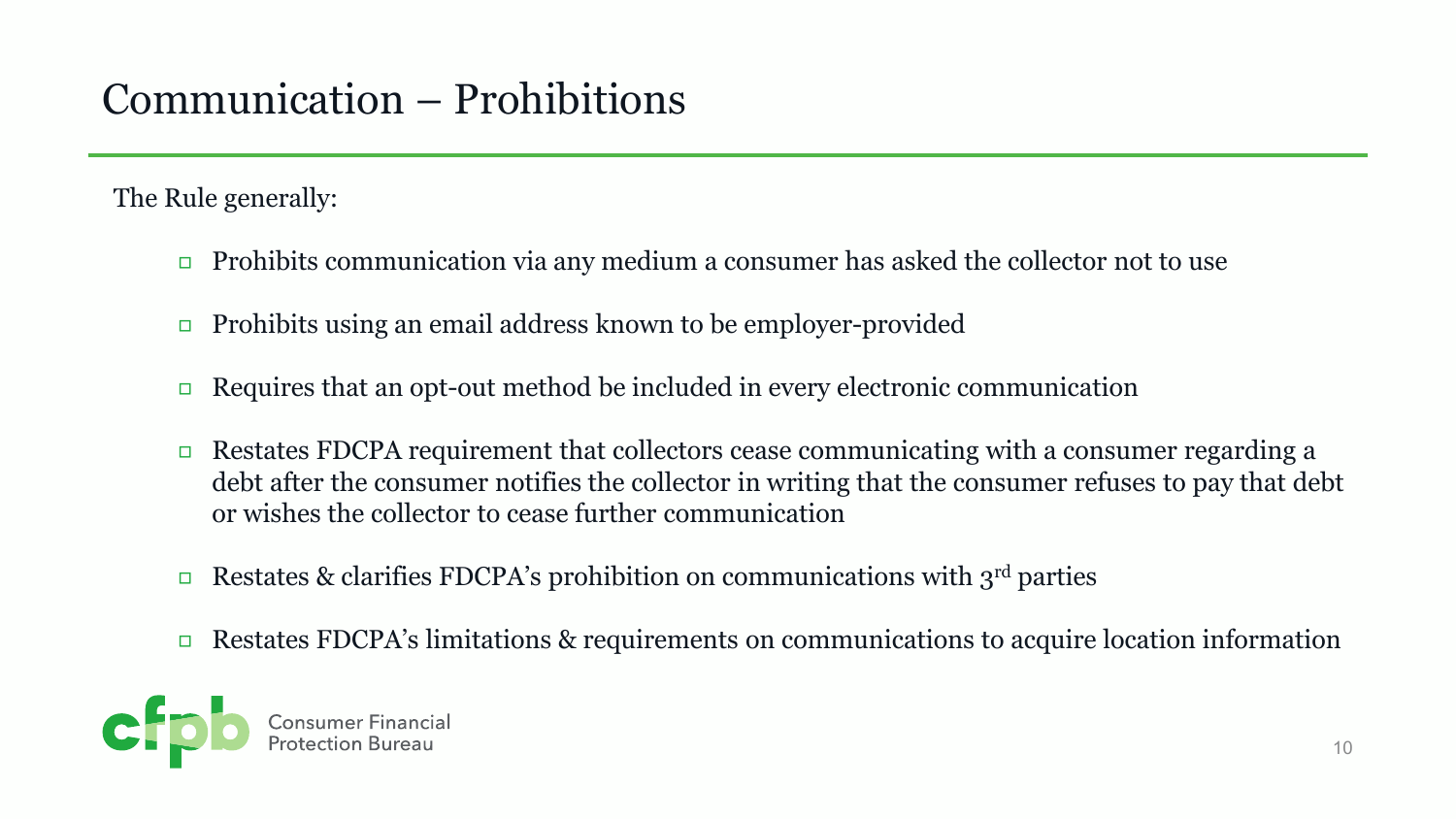### Communication – Safe Harbors

- Sending emails and text messages could risk third-party disclosures prohibited by the FDCPA and the Rule.
- The Rule identifies procedures that a debt collector can use to limit the risk of thirdparty disclosures when sending an email or text message.
	- Debt collectors are not required to use these procedures
	- But those who do will obtain a **bona fide error defense** to civil liability against thirdparty disclosure risk.
- The Rule explains these procedures in detail.

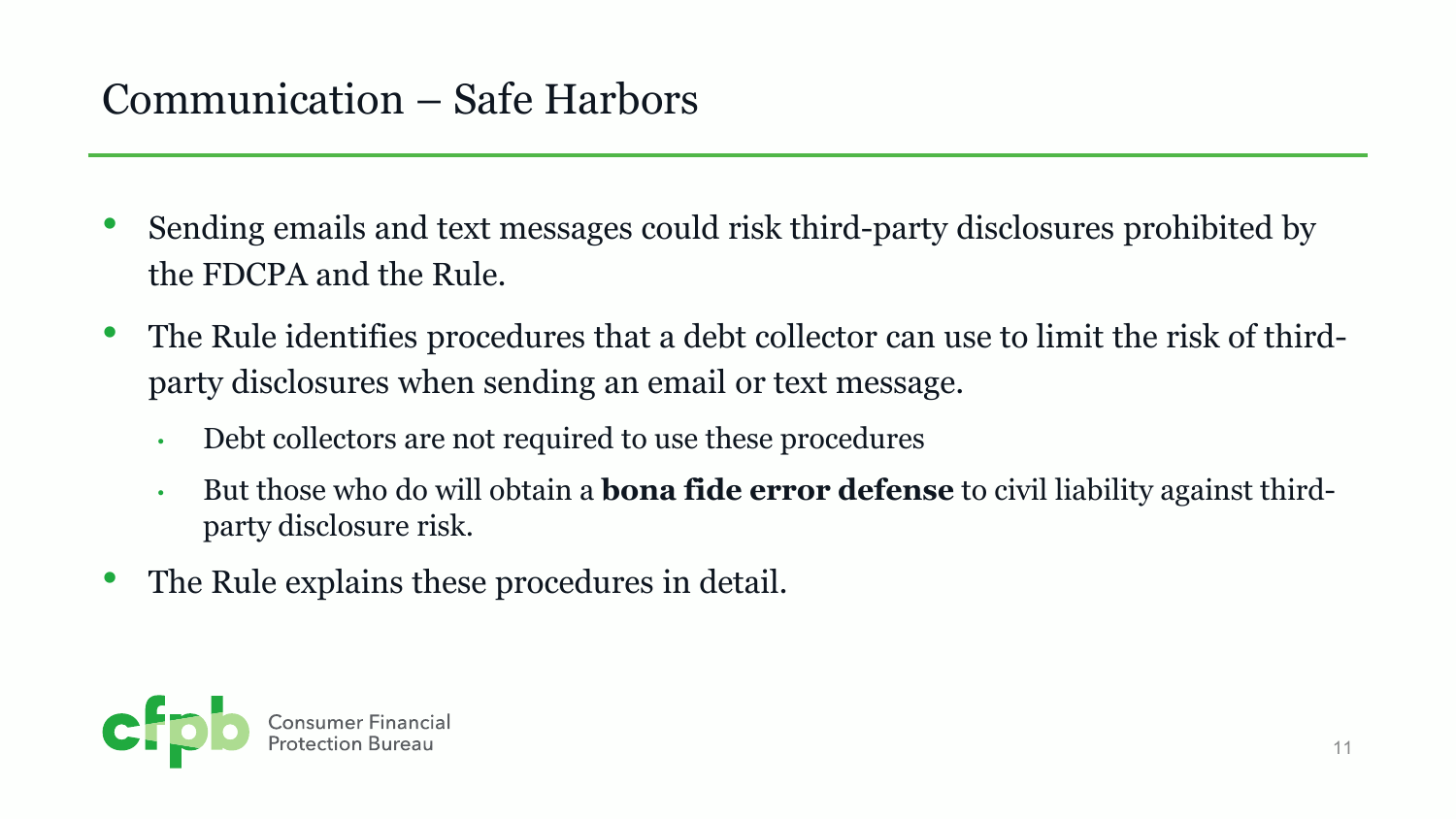## Communication – Social Media

- Prohibits collectors from posting messages in connection with the collection of a debt on the public part of a person's social media page
- Requires that collectors who message a consumer seeking to be added as a contact on social media disclose that they are debt collectors
- Clarifies that communication via social media with a  $3<sup>rd</sup>$  party, including unintentional communication, violates the FDCPA and the Rule
- There are no safe harbors for social media communications

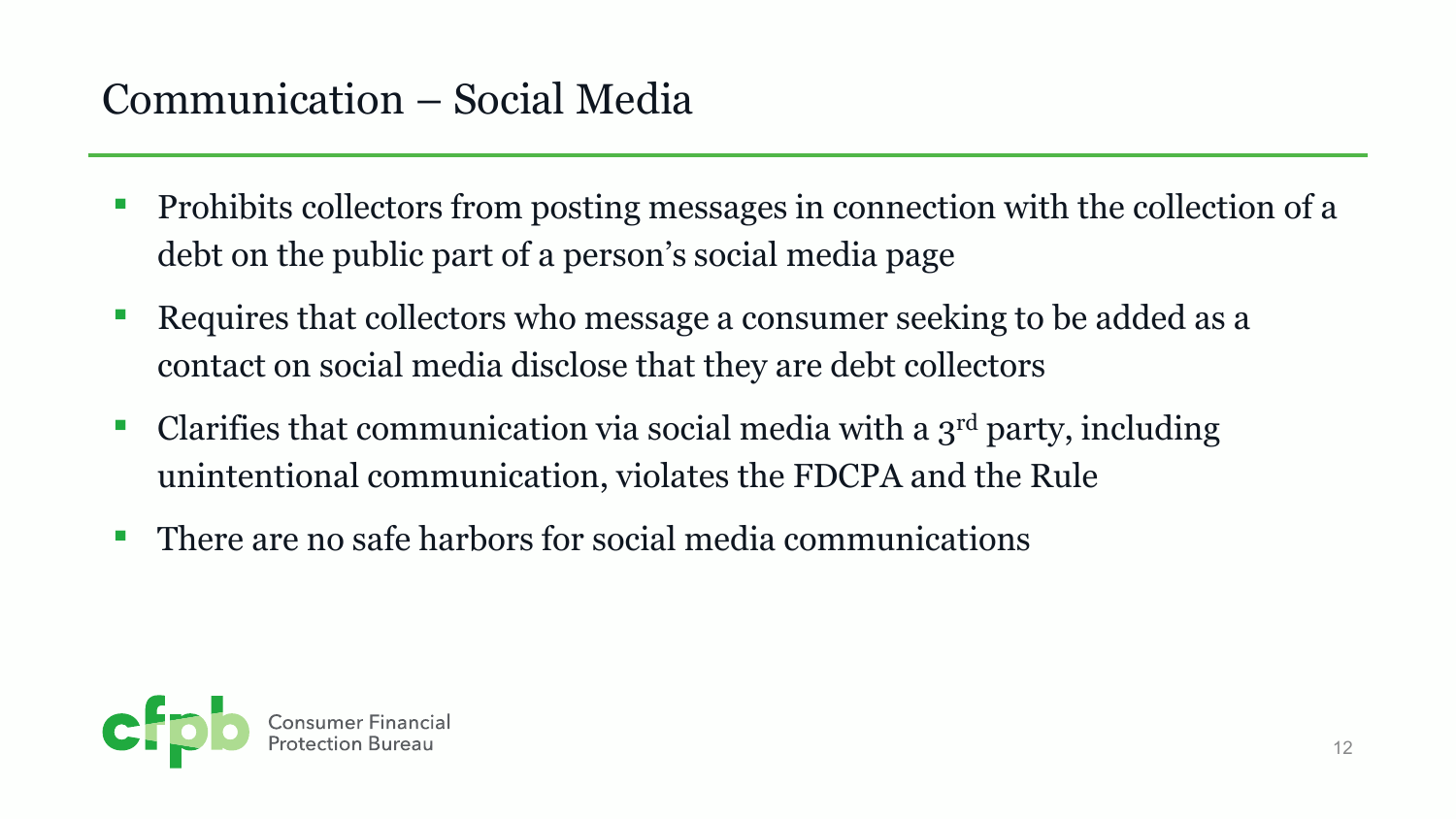## Prohibition on Sale, Transfer, or Placement

- Prohibits collectors from selling, transferring for consideration, or placing for collection a debt if the debt collector **knows or should know** that the debt was **paid, settled, or discharged in bankruptcy**, except for:
	- 1. Transfers to the debt's owner or to a previous owner (if authorized under the original contract);
	- 2. Transfers as a result of a merger, acquisition, purchase and assumption, or transfer of substantially all of the debt collector's assets;
	- 3. Sales, transfers, or placements of secured debt discharged in bankruptcy if certain conditions in the Rule are met;
	- 4. Securitization of debt or pledging of a portfolio of debt as collateral.

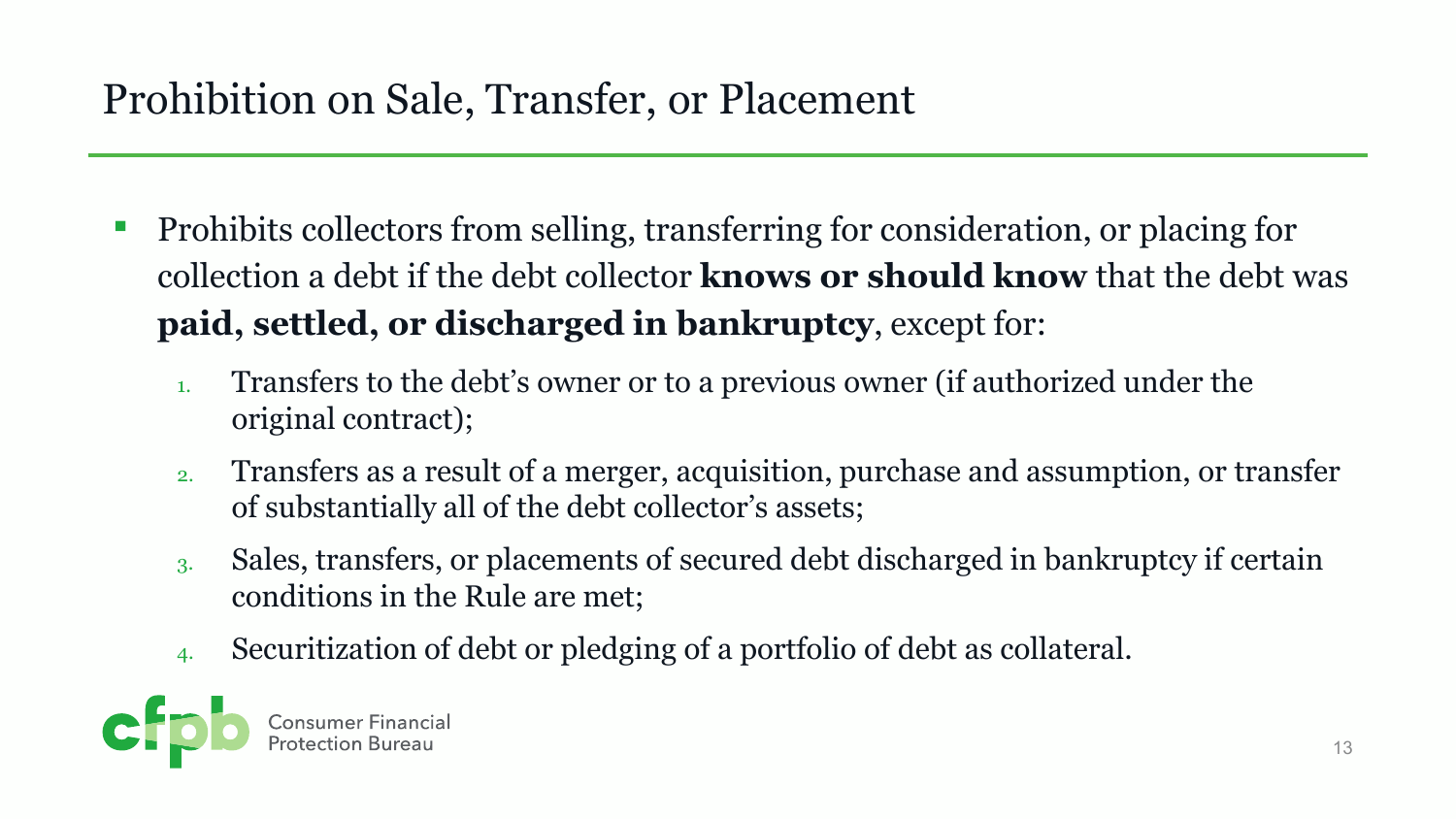- "Duplicative dispute"  $=$  written dispute that is substantially the same as one previously submitted within the 30-day validation period, when the debt collector has already responded to the previous dispute.
	- **□** Unless the consumer provides new & material information, a debt collector may respond:
		- (1) as to a non-duplicative dispute; or
		- (2) by notifying the consumer that the dispute is duplicative, providing the reasons for the determination, and referring the consumer to the debt collector's earlier response.

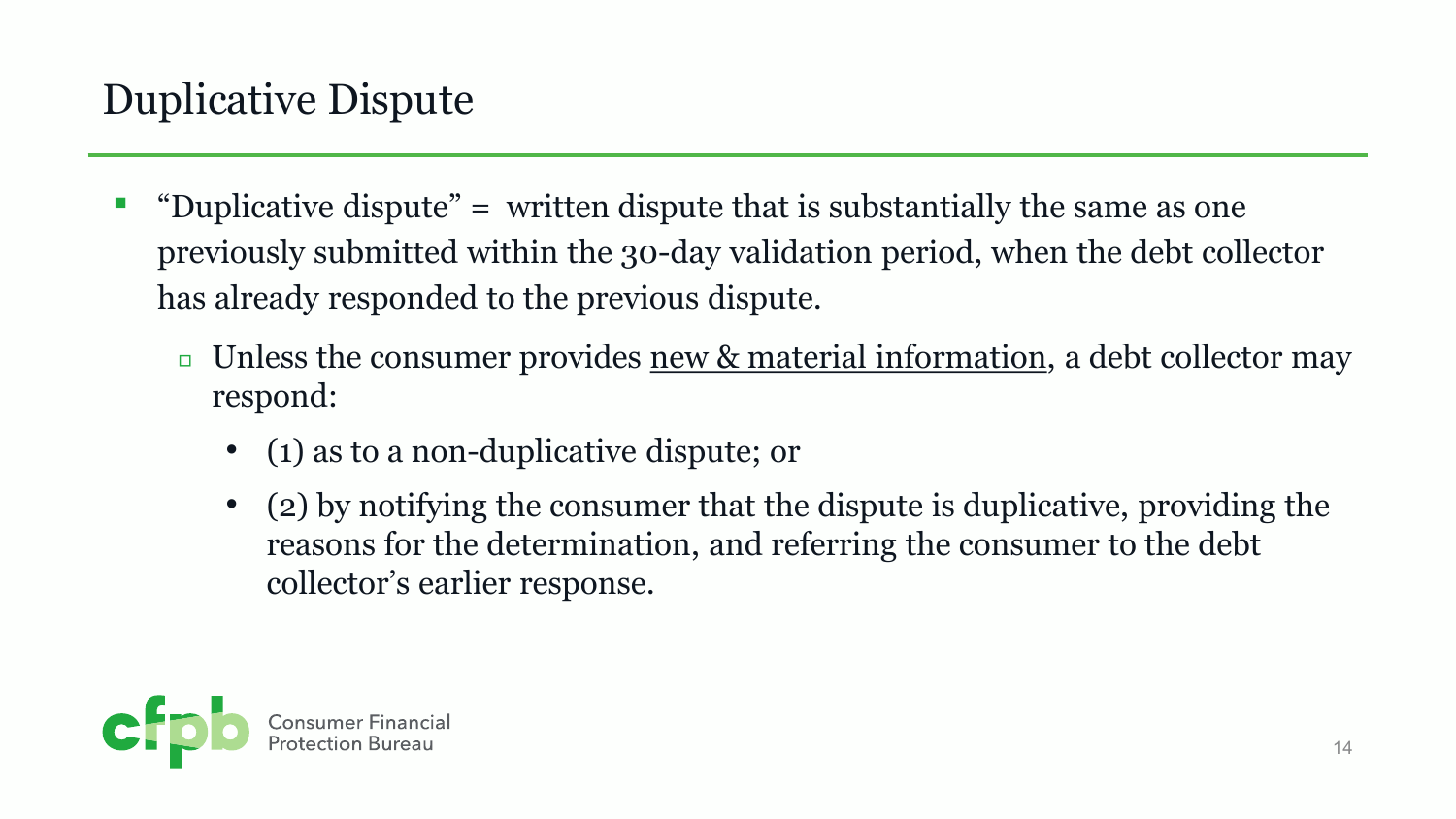### Disclosures – Electronic Delivery

- Debt collectors who send required disclosures in writing or electronically must do so in a manner that is:
	- ◻ reasonably expected to provide actual notice; and
	- $\Box$  in a form that the consumer may keep and access later
- When sending disclosures required to be in writing (e.g., a validation notice sent within five days of initial communication), a debt collector must comply with the E-SIGN Act's consumer consent requirements
- Provides a safe harbor for collectors who mail a printed copy of the required disclosures to the consumer's last known address
	- $\Box$  Unless the collector knows/should know the consumer no longer resides there or doesn't receive mail there

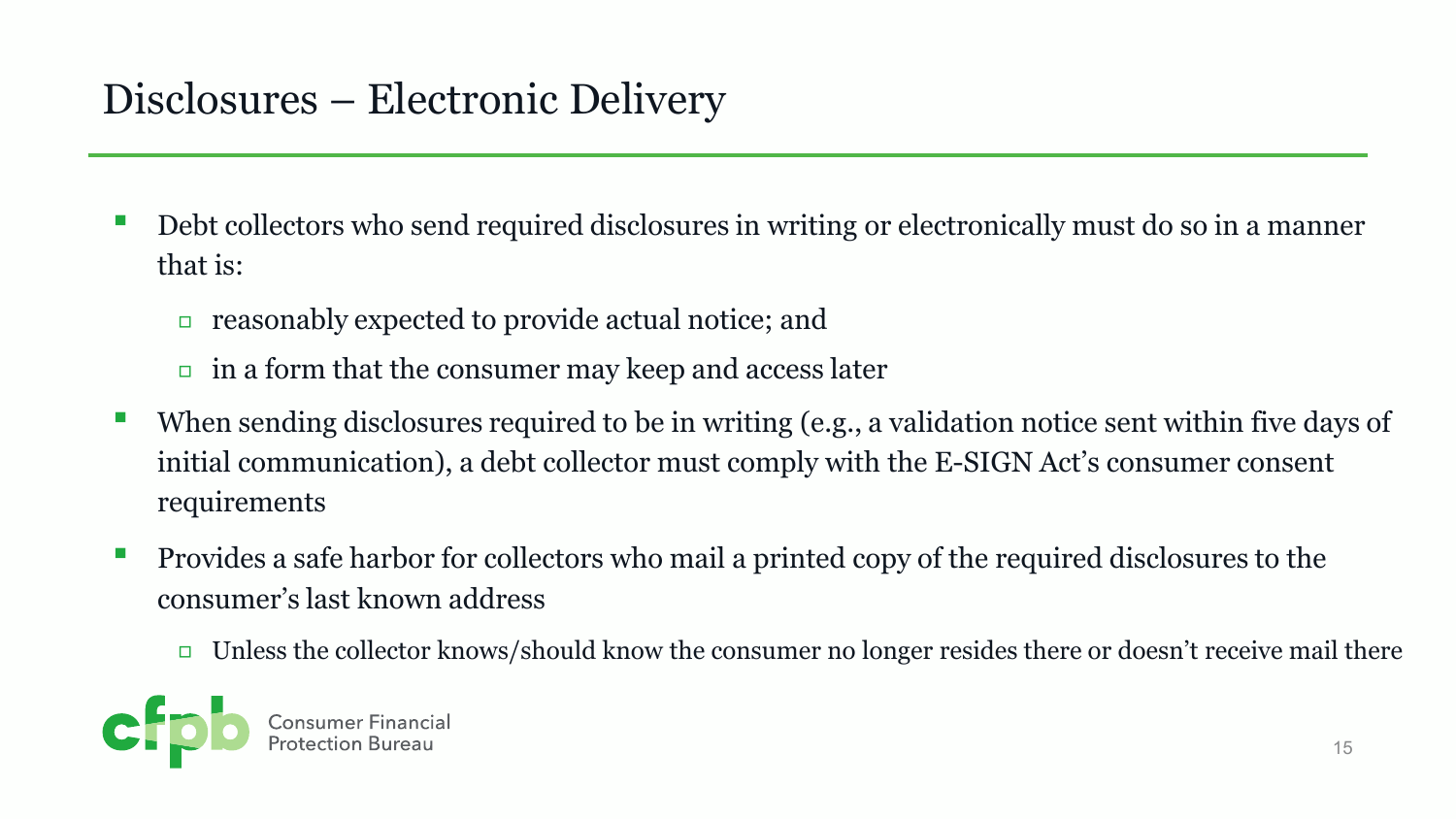## Record Retention

- Most records must be retained from the time the collector begins collection activity on a debt until **not less than three years after**:
	- $\Box$  the collector's last collection activity on the debt
		- An event such as the debt collector transferring the debt for consideration to another party would start the running of the debt collector's three-year record retention clock with respect to the debt, provided that the transfer of the debt represents the debt collector's last collection activity on the debt.
	- <sup>◻</sup> Phone call recordings must be retained for three years after the recording date

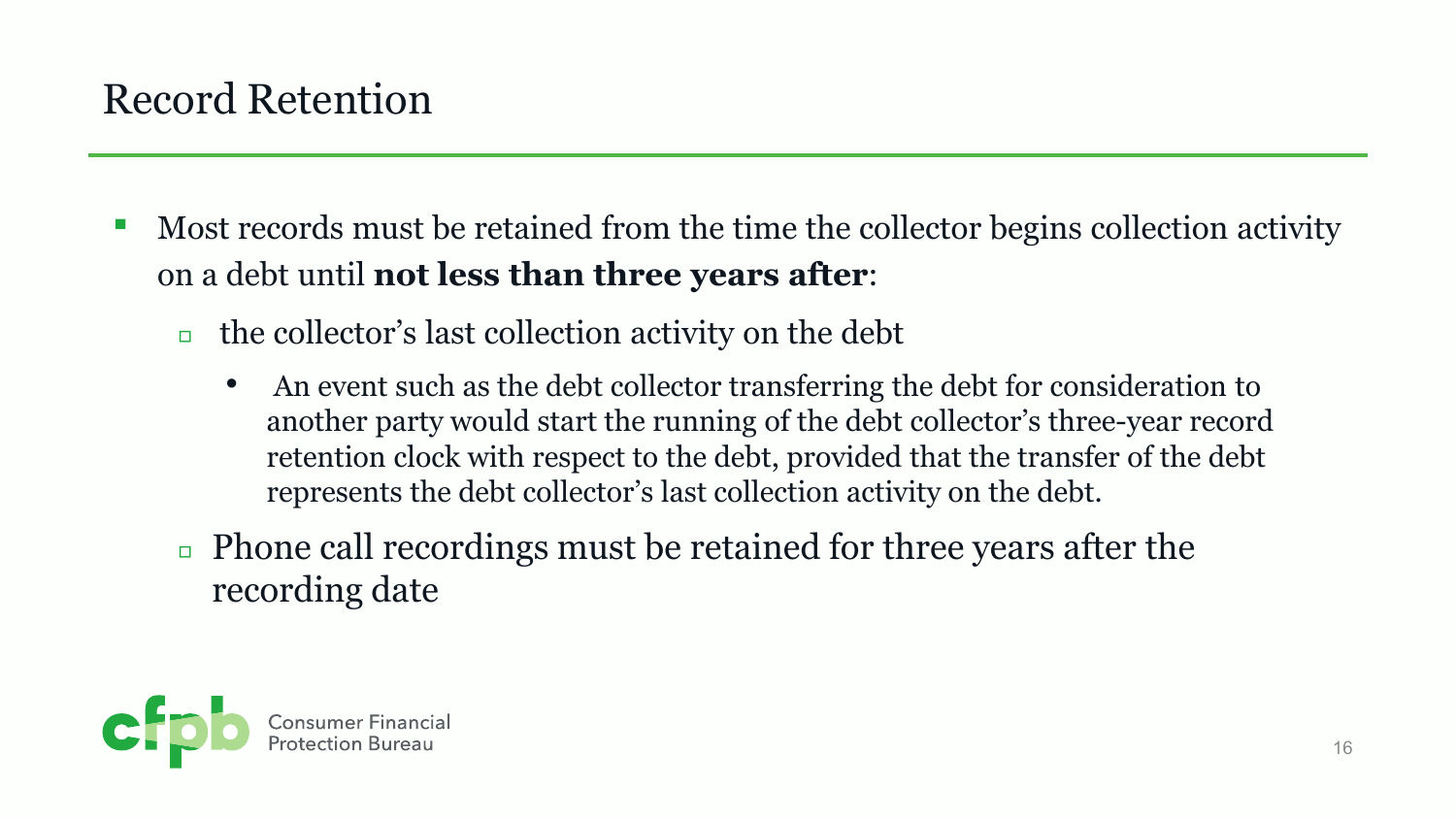### Time-Barred Debt

- Time-barred debts = debts for which the applicable statute of limitations has expired
	- $\Box$  Statute of limitations = period during which a person can bring a legal action to collect the debt
- The Rule prohibits collectors from bringing/threatening to bring a legal action against a consumer to collect a time-barred debt.
	- $\Box$  Proofs of claim filed in connection with a bankruptcy proceeding are allowed

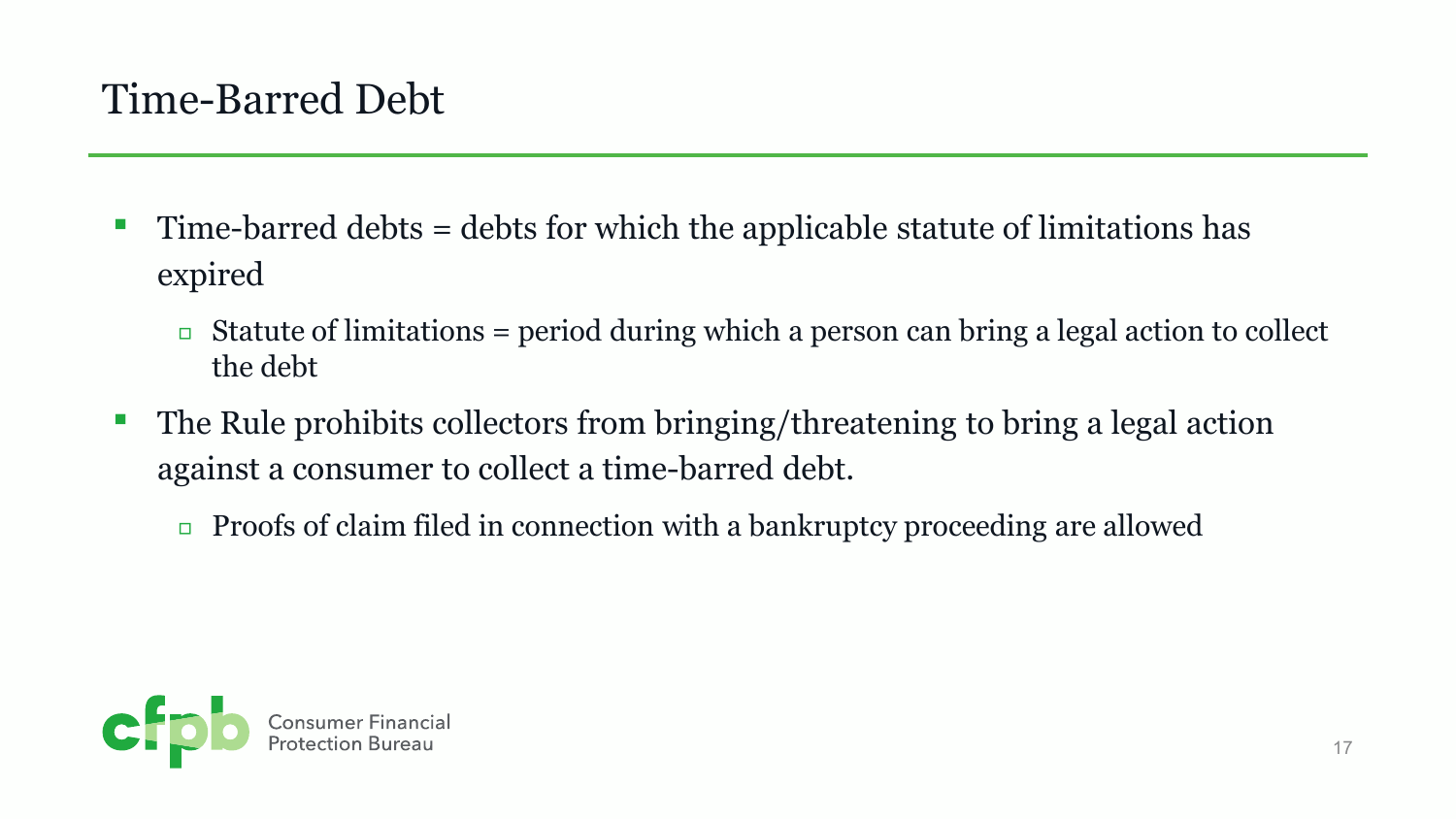## Furnishing Information to CRAs

- Bans "debt parking" or "passive collections," i.e., furnishing information about a debt to a CRA before taking certain steps.
- Before furnishing to a CRA, collectors must either:
	- $\Box$  Speak with the consumer about the debt in person or by phone; or
	- <sup>◻</sup> Send the consumer a letter or electronic message about the debt and wait a reasonable period;
		- Safe harbor provision: 14 or more days is considered a reasonable period
		- During the reasonable period, the collector must permit receipt of, and monitor for, notifications of undeliverability
		- If the debt collector receives such a notification during the reasonable period, the debt collector must not furnish information about the debt to a consumer reporting agency until the debt collector otherwise satisfies the requirements



**Consumer Financial**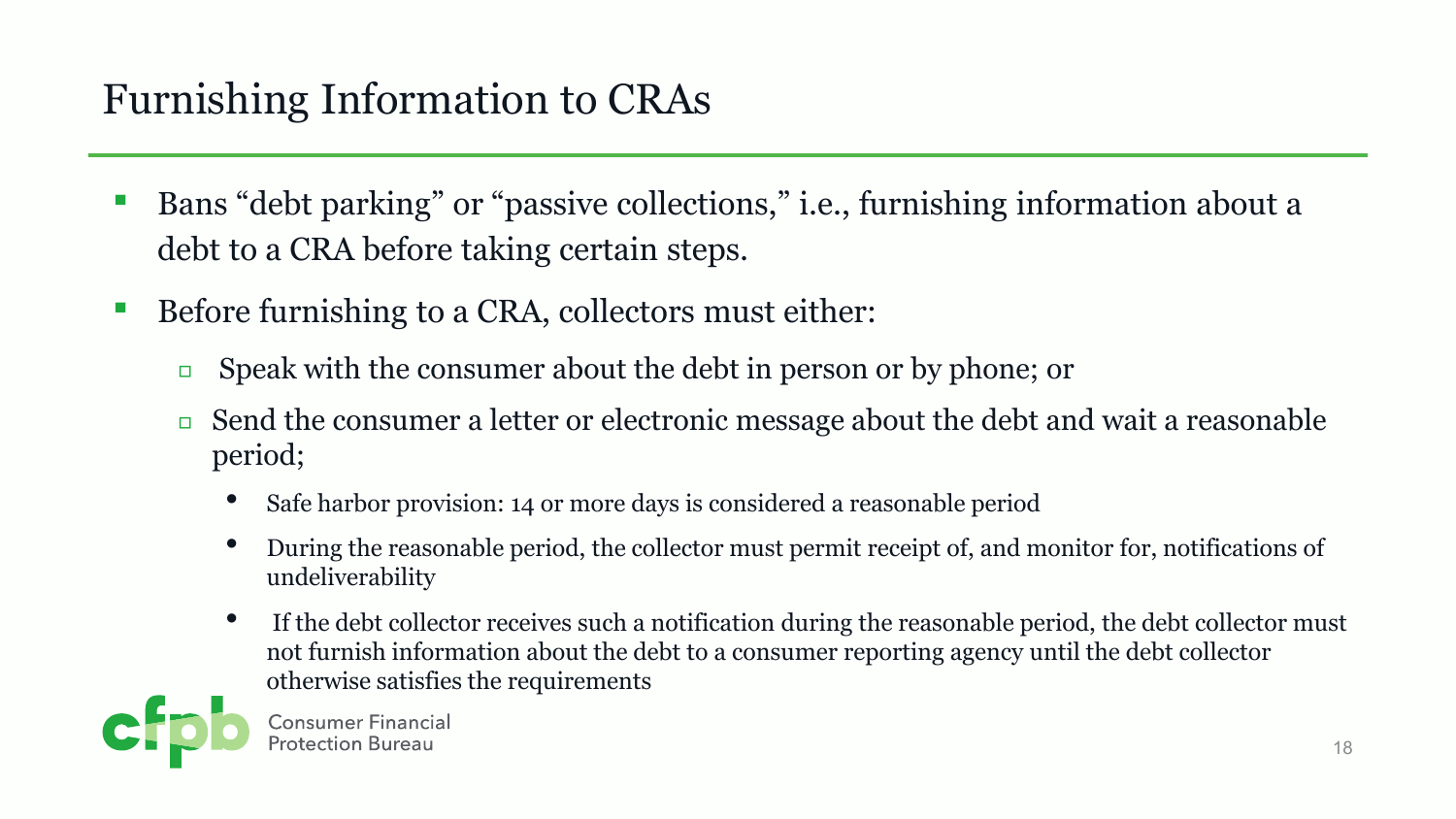## Debt Validation Notice: Overview

- The Rule requires validation information to be provided:
	- <sup>◻</sup> In the initial communication; or
	- $\Box$  Within five days of the initial communication (unless the consumer has paid the debt).
- The Rule identifies required validation information and optional disclosures.
- Collectors using the model validation notice, or a substantially similar notice, receive a **safe harbor** for compliance with the information and form requirements.

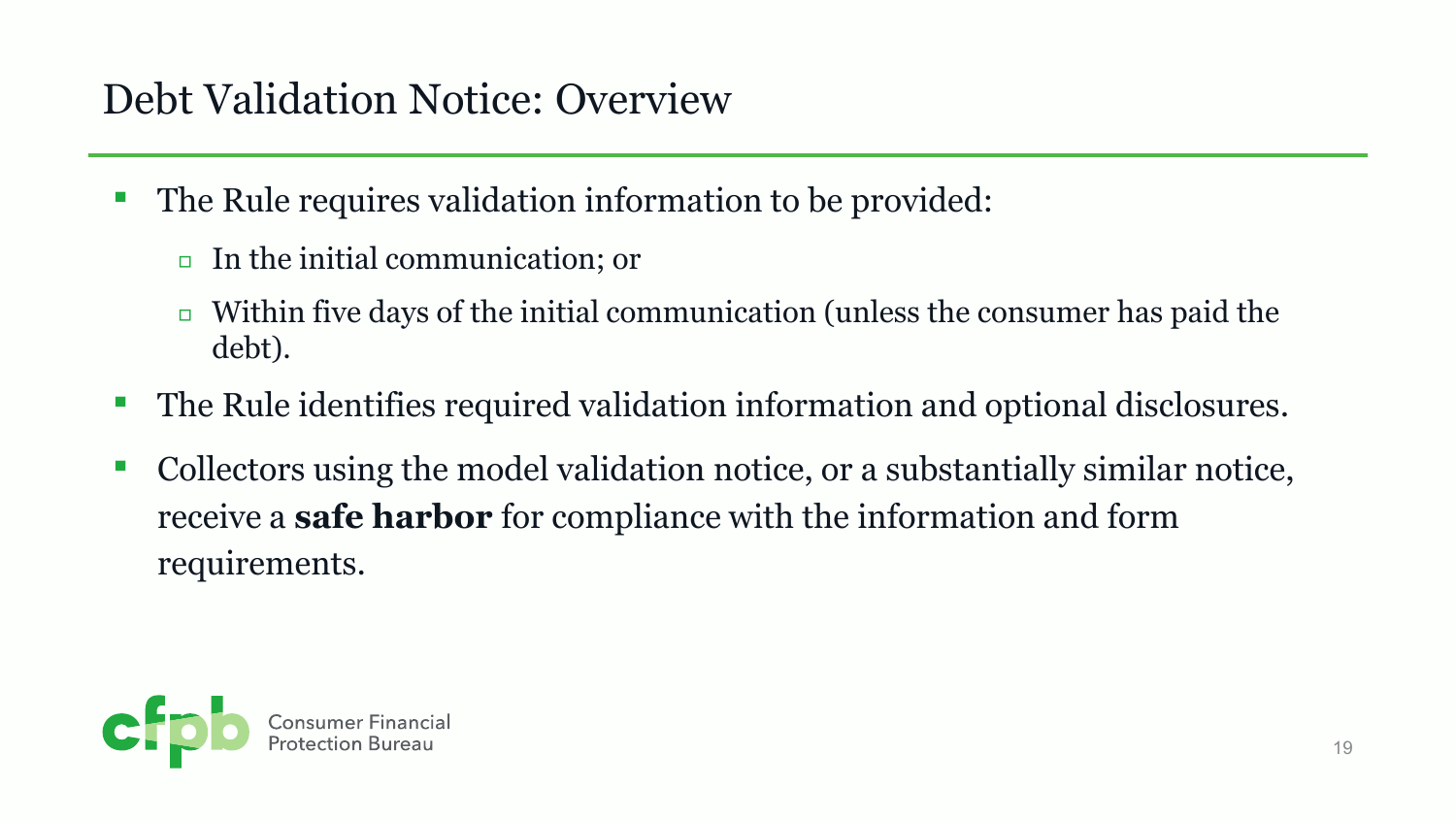## Debt Validation Notice: Required Information

- Information about the Debt
	- <sup>◻</sup> Debt collector communication disclosure
	- <sup>◻</sup> Name and mailing information
	- <sup>◻</sup> Account number
	- <sup>◻</sup> Itemization-related information:
		- Itemization date may be: 1) the last statement date; 2) the charge-off date; 3) the last payment date; 4) the transaction date; or 5) the judgment date
	- <sup>◻</sup> Current amount of the debt
- Information about consumer protections
- Consumer-response information

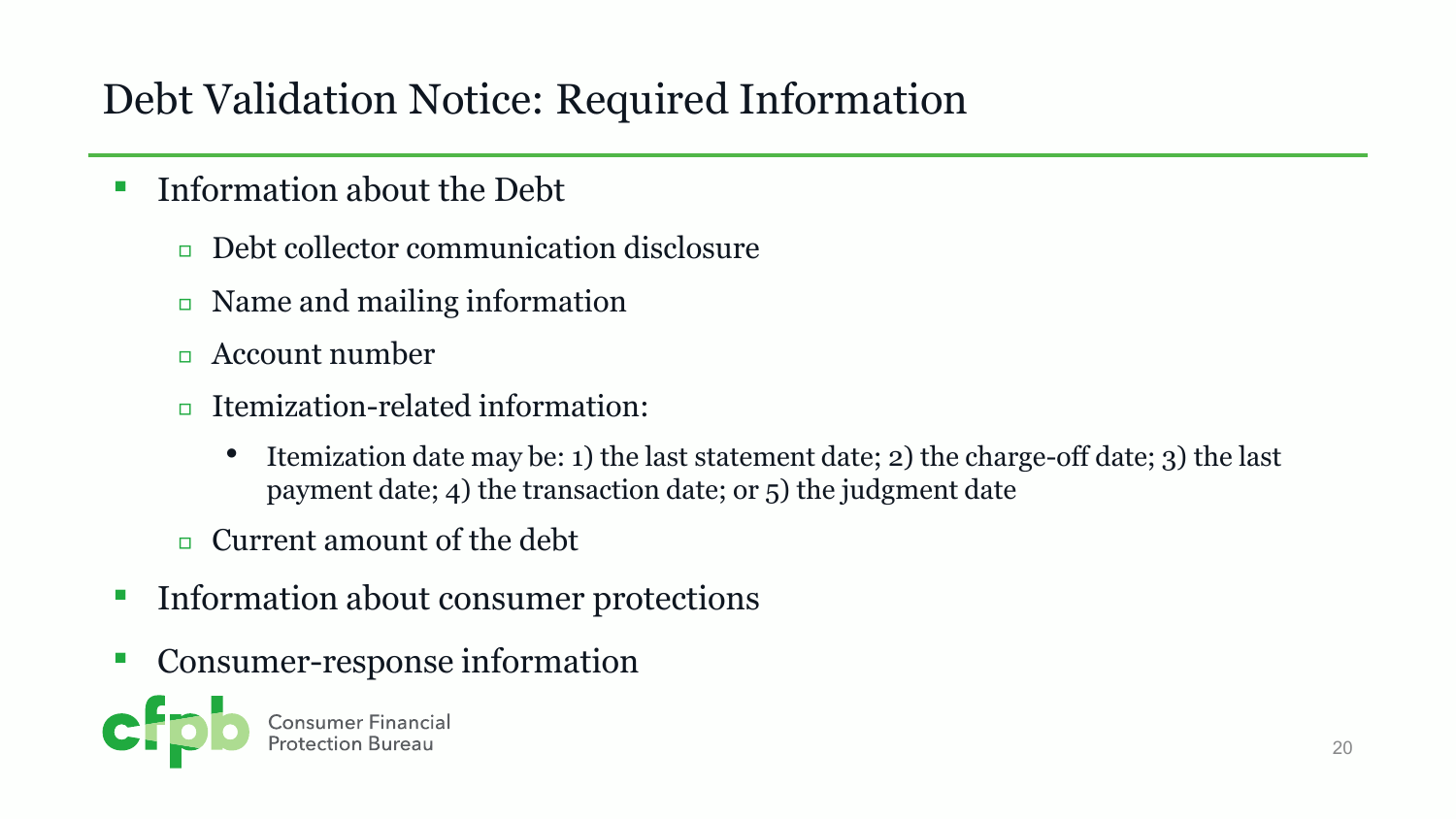## Debt Validation Notice: Optional Disclosures

- Debt collector's telephone contact information
- Reference code for the debt
- Payment request disclosures
- Electronic communication information, such the debt collector's website or email address
- Spanish-language translation disclosures
- The merchant brand, affinity brand, or facility name (if any)
- Disclosures under other applicable law

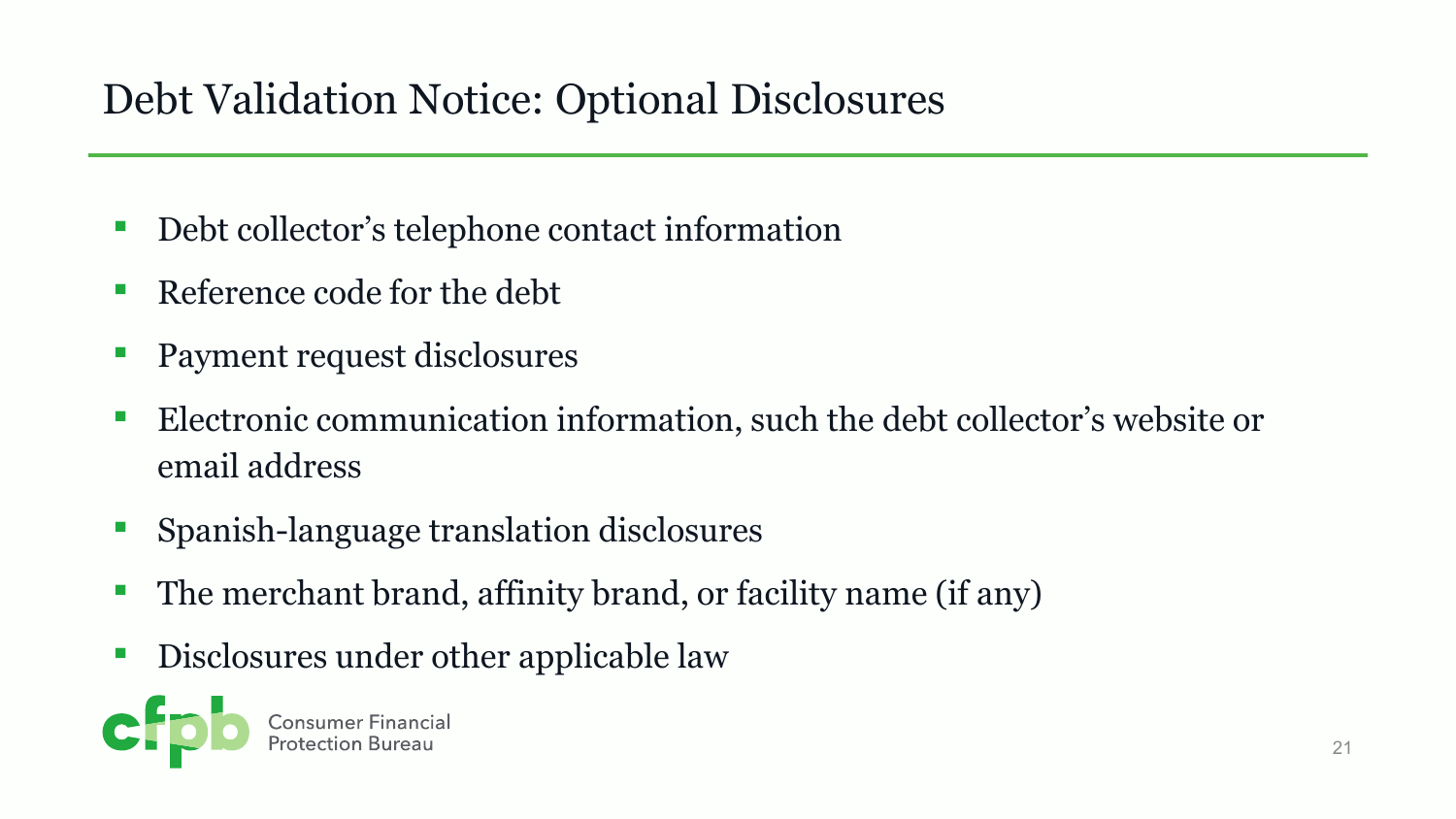North South Group P.O. Box 123456 Pasadena, CA 91111-2222 (800) 123-4567 from 8am to 8pm EST, Monday to Saturday www.example.com

To: Person A 2323 Park Street Apartment 342 Bethesda, MD 20815 **Reference: 584-345** 

North South Group is a debt collector. We are trying to collect a debt that you owe to Bank of Rockville. We will use any information you give us to help collect the debt.

#### **Our information shows:**

#### How can you dispute the debt?

You had a Main Street Department Store credit card from Bank of Rockville with account number 123-456-789.

| As of January 2, 2017, you owed:                          |  |  | \$2.234.56 |
|-----------------------------------------------------------|--|--|------------|
| Between January 2, 2017 and today:                        |  |  |            |
| You were charged this amount in interest:                 |  |  | 75.00      |
| You were charged this amount in fees:                     |  |  | 25.00      |
| You paid or were credited this amount<br>toward the debt: |  |  | 50.00      |
| Total amount of the debt now:                             |  |  | 2.284.56   |

- Call or write to us by August 28, 2020, to dispute all or part of the debt. If you do not, we will assume that our information is correct.
- . If you write to us by August 28, 2020, we must stop collection on any amount you dispute until we send you information that shows you owe the debt. You may use the form below or write to us without the form. You may also include supporting documents. We accept disputes electronically at www.example.com/dispute.

#### What else can you do?

- . Write to ask for the name and address of the original creditor, if different from the current creditor. If you write by August 28, 2020, we must stop collection until we send you that information. You may use the form below or write to us without the form. We accept such requests electronically at www.example.com/request.
- . Go to www.cfpb.gov/debt-collection to learn more about your rights under federal law. For instance, you have the right to stop or limit how we contact you.
- Contact us about your payment options.

· Póngase en contacto con nosotros para solicitar una copia de este formulario en español.

## **Model Validation Notice**

#### Mail this form to:

North South Group P.O. Box 123456 Pasadena, CA 91111-2222

Person A 2323 Park Street Apartment 342 Bethesda, MD 20815

#### How do you want to respond?

#### Check all that apply:

- □ I want to dispute the debt because I think:
- $\Box$  This is not my debt.
- $\Box$  The amount is wrong.
- □ Other (please describe on reverse or attach additional information).
- □ I want you to send me the name and address of the original creditor.
- $\Box$  I enclosed this amount:  $\boxed{\$}$

Make your check payable to North South Group. Include the reference number 584-345.

22

Notice: See reverse side for important information.

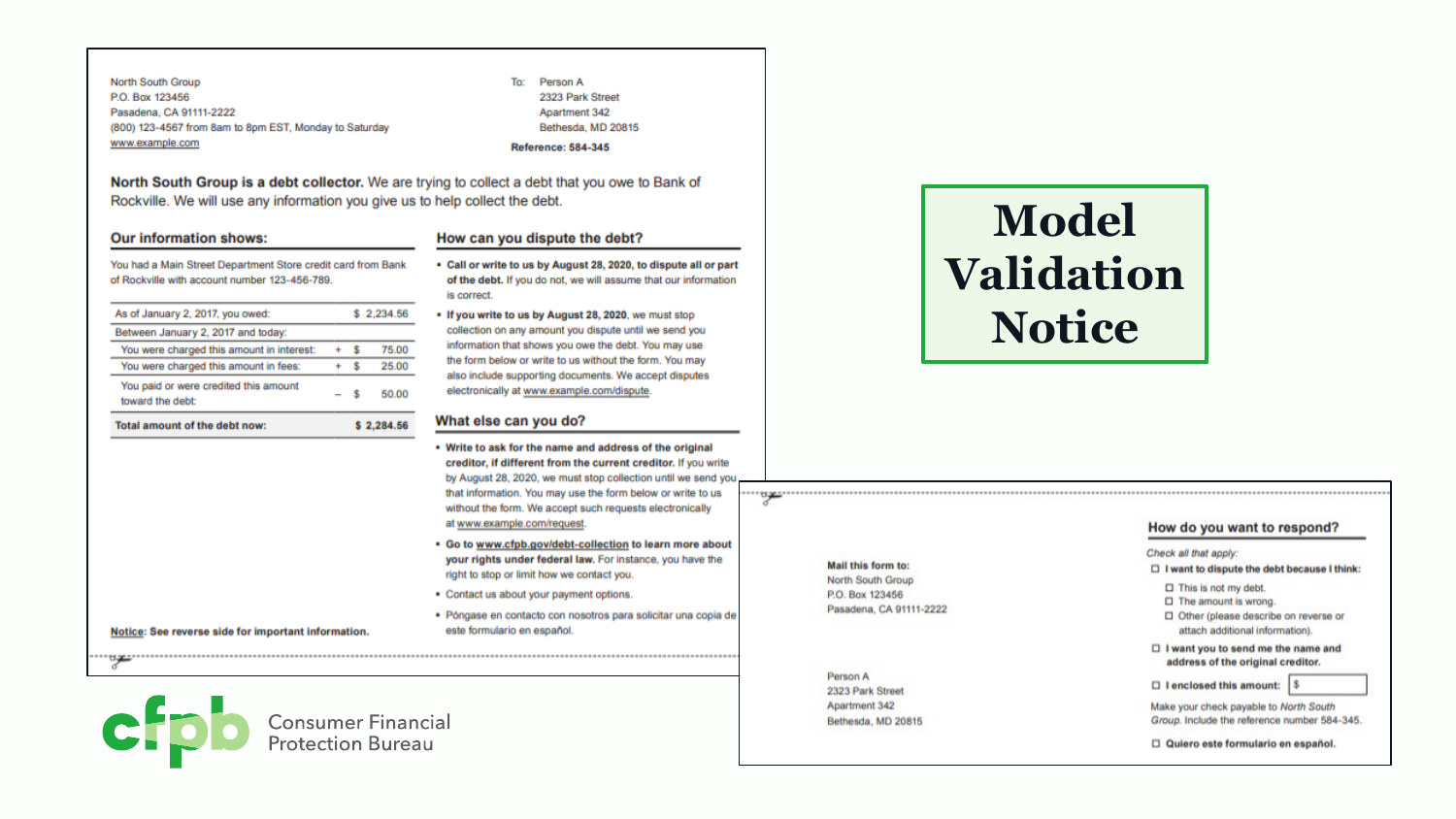# Regulatory Implementation Guidance

### And CFPB Compliance Resources

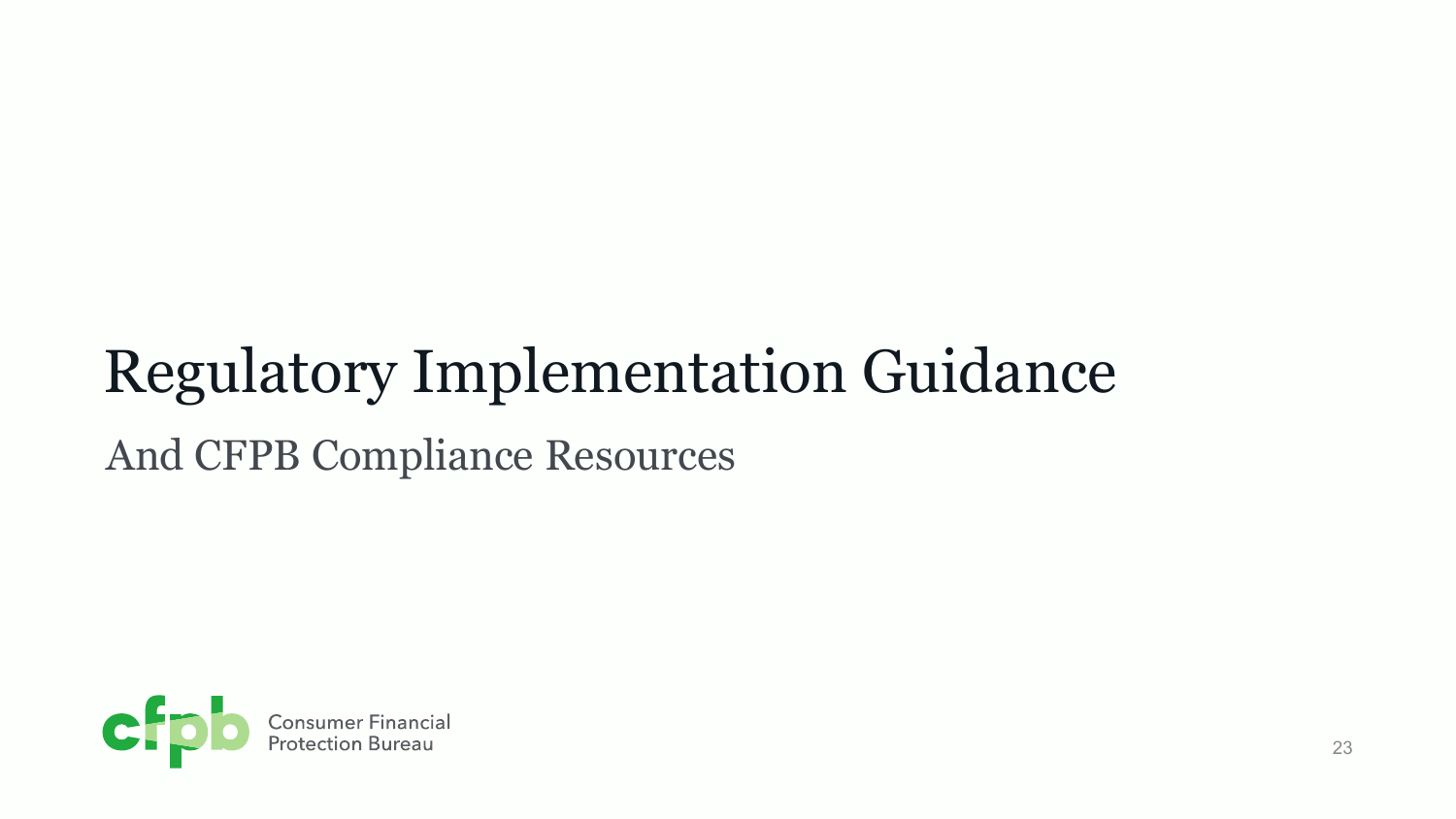## Regulatory Implementation Guidance

| cŀ                              | Consumer Financial<br>Qς<br>Protection Bureau |                               |              |                           |     |  |  |  |  |  |  |
|---------------------------------|-----------------------------------------------|-------------------------------|--------------|---------------------------|-----|--|--|--|--|--|--|
| Consumer Education v            | Rules & Policy v                              | Enforcement v                 | Compliance ^ | Data & Research v         | New |  |  |  |  |  |  |
| <b>Compliance Overview</b>      |                                               |                               |              |                           |     |  |  |  |  |  |  |
| Compliance Resources            | Supervision and Examinations                  |                               |              | Registration & Submission |     |  |  |  |  |  |  |
| <b>Advisory Opinion Program</b> |                                               | <b>Supervisory Highlights</b> |              | Amicus Program            |     |  |  |  |  |  |  |
|                                 |                                               | <b>Supervisory Guidance</b>   |              |                           |     |  |  |  |  |  |  |
|                                 |                                               |                               |              | .                         |     |  |  |  |  |  |  |

*The Regulatory*

*Implementation and Guidance (RIG) team provides plain language materials to support understanding and implementation of the CFPB's rules. Access the RIG team's compliance resources and materials at:* [www.consumerfinance.gov/compliance/compliance](http://www.consumerfinance.gov/compliance/compliance-resources/)resources/.



### **What resources are available?**

- Executive Summaries
- Compliance Guides
- Fact Sheets
- **Webinars** Coverage Charts

### **Can I get updates?**

Visit [www.consumerfinance.gov/compliance/sign-up](https://www.consumerfinance.gov/compliance/sign-up) to signup to receive emails announcing new materials.

FAQs

### **Can I ask regulatory questions?**

For questions about the CFPB's rules, submit an inquiry here: [reginquiries.consumerfinance.gov.](https://reginquiries.consumerfinance.gov/) CFPB staff provide informal guidance in response to inquiries.